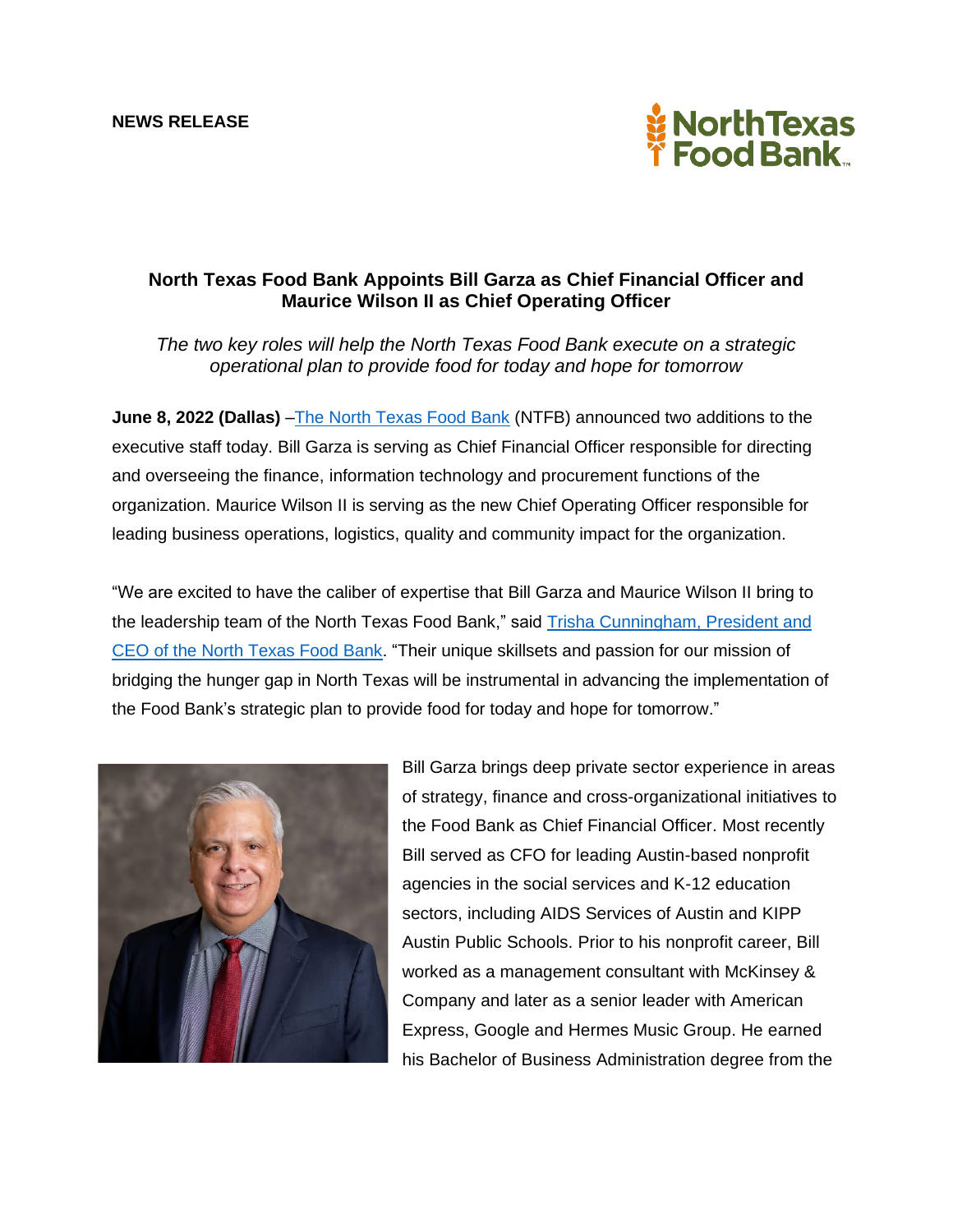University of Texas at Austin and holds a Master of Business Administration degree from Harvard University.



Bringing extensive experience in running operations across multiple sites, facilities management and warehousing, Maurice Wilson II joins the North Texas Food Bank as Chief Operating Officer from his most recent position at Wayfair. He has enjoyed a long career working primarily in supply chain and logistics leadership for food and home goods product companies, including Walmart and Sam's Club. He is a U.S. Army veteran where he served 17 years, including teaching other units about supply chain logistics. Maurice holds a Master of Public Administration from

the University of Oklahoma and a Bachelor of Science from Cameron University.

The North Texas Food Bank is currently focused on implementing a three-year operational strategy that allows the organization to optimize its food distribution and impact across the North Texas charity ecosystem. The strategy leverages the NTFB's resources to respond to emergent food insecurity wherever it exists in a way that simultaneously works to eliminate the underlying barriers to food security.

The North Texas Food Bank launched a campaign in September of 2021 to raise \$500 million in food and funds by the end of June 2023, which will allow the organization to execute its strategic plan, funding critical operations and the growth of its Feeding Network of partner agencies – more than 400 local food pantries and other organizations across the NTFB's 13 county service area. It will also support new, innovative partnerships and programs that address root causes of hunger and help move families toward long-term food security and economic stability.

# # #